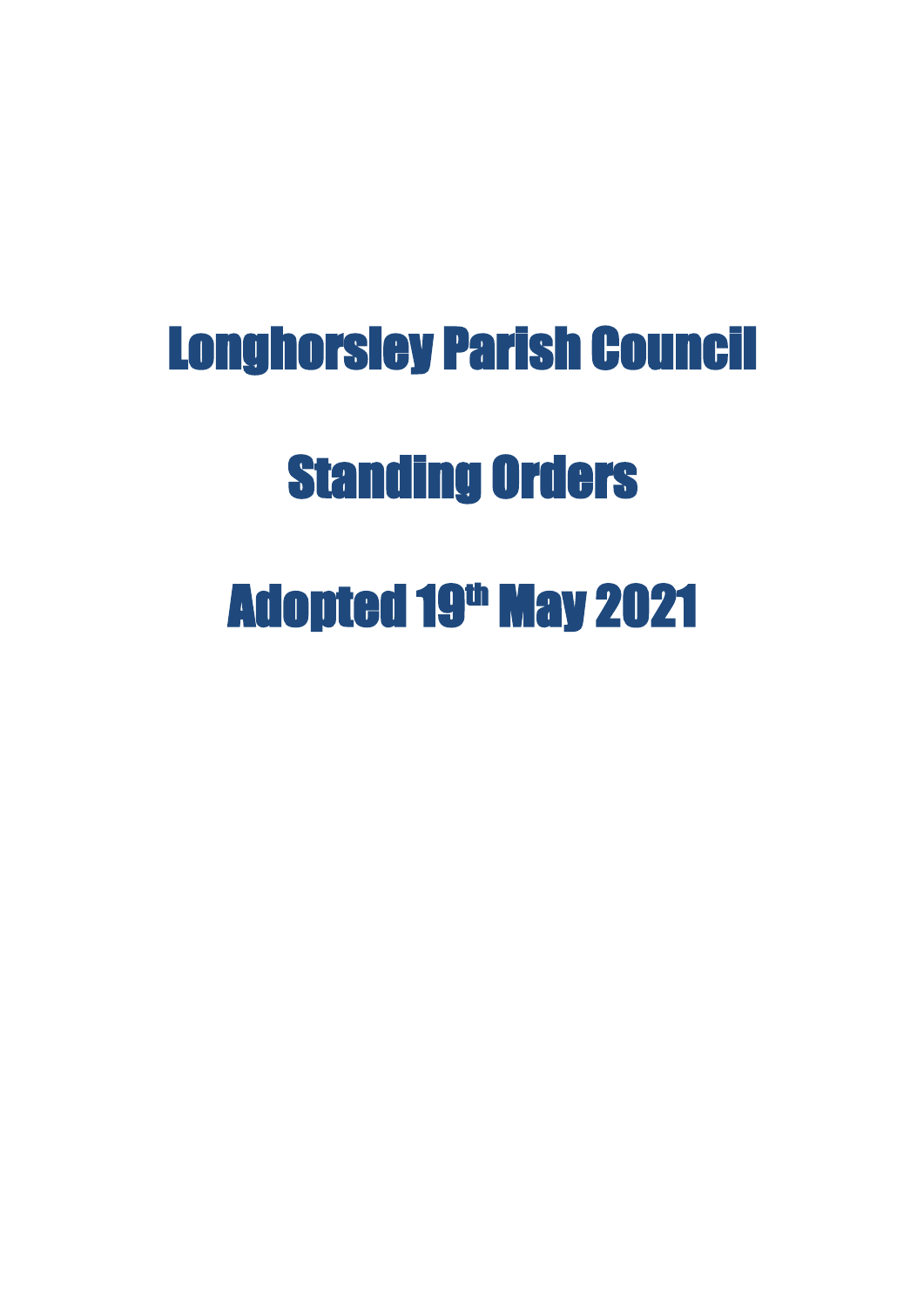# **1. Councillors**

- 1.1 Following election or co-option to the Council, each Councillor will be issued with a copy of the Code of Conduct and Standing Orders of the Council and other relevant briefing material for the Council. They will sign the form of Declaration of Acceptance of Office in the presence of the Clerk of the Council, or of a Councillor who has been specifically designated by the Council for this purpose.
- 1.2 All Councillors will observe the Code of Conduct at all times when on Council business and no member will act in such a way that will bring the Council into disrepute, behave offensively in meetings or obstruct the Council's business.
- 1.3 The Code of Conduct adopted by the Council will define when a Councillor will declare a personal or prejudicial interest in an item for discussion at a Council meeting. The Councillor will declare that interest and the nature of the interest at the earliest opportunity. Unless he/she has been granted a dispensation, a councillor shall withdraw from a meeting when it is considering a matter in which he/she has a disclosable pecuniary interest. He/she may return to the meeting after it has considered the matter in which he/she had the interest.
- 1.4 On receipt of a written application from a councillor, the Council may grant a dispensation to him or her to speak and (if agreed by the Council) to vote on a matter in which he or she has an interest. The Council will record in the minutes the details of the dispensation which is granted, for public inspection. This will include:
	- i. The description and the nature of the disclosable pecuniary interest or other interest to which the request for dispensation relates;
	- ii. Whether the dispensation is required to participate at a meeting in a discussion only or a discussion and vote;
	- iii. The date of the meeting or the period (not exceeding four years) for which the dispensation is sought;
	- iv. An explanation as to why the dispensation is sought.
- 1.5 A dispensation may be granted if having regard to all relevant circumstances any of the following apply:
	- i. Without the dispensation the number of persons prohibited from participating in the particular business would be so great a proportion of the meeting transacting the business as to impede the transaction of the business;
	- ii. Granting the dispensation is in the interests of persons living in the Council's area;
	- iii. It is otherwise appropriate to grant a dispensation.

# **2. Disorderly Conduct at Meetings**

- 2.1 No person shall obstruct the transaction of business at a meeting or behave offensively or improperly. If this standing order is ignored, the chairman of the meeting shall request such person(s) to moderate or improve their conduct.
- 2.2 If person(s) disregard the request of the chairman of the meeting to moderate or improve their conduct, any councillor may move that the person be no longer heard or be excluded from the meeting. The motion, if seconded, shall be put to the vote without discussion.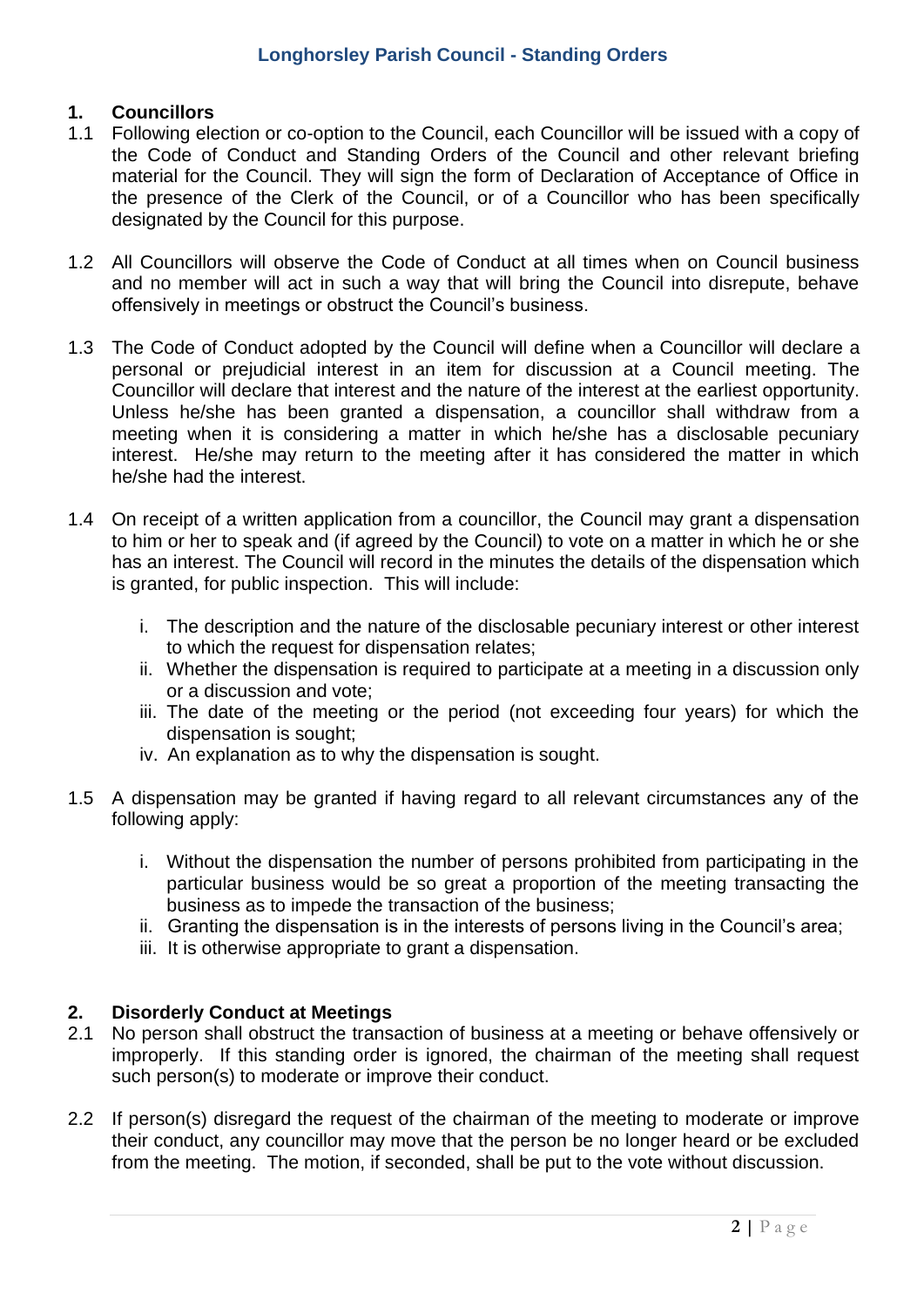2.3 If a resolution made under standing order 2 (b) is ignored, the chairman may take further reasonable steps to restore order or to progress the meeting. This may include temporarily suspending or closing the meeting.

#### **3. Annual Meetings**

- 3.1 In an election year, the annual meeting of Council shall be held on or within 14 days following the day on which the councillors elected take office. If it is not an election year then the annual meeting will take place on an appropriate day in May.
- 3.2 If the outgoing Chairman is available then he/she will preside until a new Chairman has been elected. The first business of the Annual Meeting will be the election of the Chairman (and Vice Chairman, if appropriate) and to receive their acceptance of office.
- 3.3 The retiring Chairman will report on the activities of the Council for the preceding year.
- 3.4 In addition to the business in 3.2 and 3.3 above, the business of and requirements for an annual meeting will be subject to the same provisions as are specified for council meetings in section 4, below.

#### **4. Meetings**

- 4.1 Meetings will be held in appropriate, accessible accommodation. Unless no other accommodation is available the meetings will not be held in premises used for the supply of alcohol.
- 4.2 An agreed frequency of meetings will be decided at the Annual Meeting and Councillors will be advised of the meetings by the issue of a summons and agenda delivered by post or by email. The meetings will take place once per month with the exception of August when no meeting will occur. The agenda may be delivered by email, as Longhorsley Parish Council has previously agreed to this, but must carry an electronic signature. In any case the agenda must be issued at least three clear business days before the meeting. The requirement for the issue of the summons and agenda also applies to additional ordinary meetings or extraordinary meeting should they be required.
- 4.3 Public notices will be posted in conspicuous places informing members of the public of the venue, time, date and business to be transacted at the meeting. The notice will be posted at least three clear working days before the meeting. The notices will be displayed on the Parish Council notice board and on the website.
- 4.4 Meetings will be open to the parishioners, members of the public and press but they may be temporarily excluded from the meeting if any business is regarded as confidential.
- 4.5 Longhorsley parishioners and members of the public may record and transmit electronically the proceedings of a meeting of the Council and of any of its committees. No recording may be made of the parishioners and members of the public who are in attendance at the meeting, or of matters that occur in the meeting-place immediately prior to or following the meeting, without the Council's prior consent.
- 4.6 Longhorsley parishioners and members of the public may speak at Council meetings at the discretion of the Chairman of the meeting. The meeting will be adjourned at 8pm to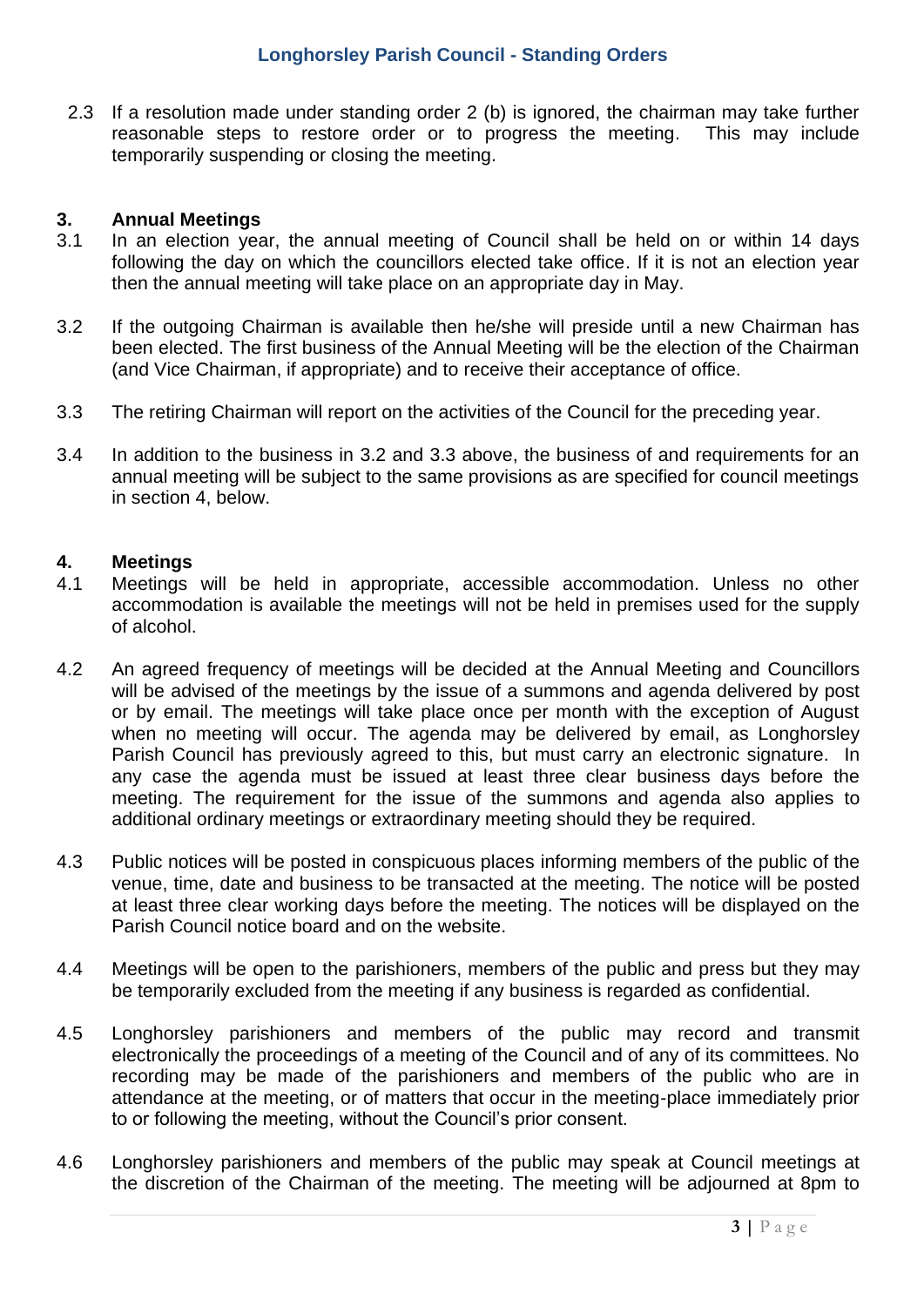allow Longhorsley parishioners and members of the public present the opportunity to speak. The adjournment will be for a maximum of twenty minutes and each speaker will be allowed a maximum of four minutes. This time limit may be extended at the request of any councillor to enable full and appropriate discussions to be concluded.

- 4.7 The agenda for the meeting will be agreed by the Clerk and Chairman. The agenda will always include an item to enable Councillors to declare interests.
- 4.8 The Council may only take decisions on items clearly specified on the agenda; if agreed by the chairman, any urgent items which are not on the agenda may be discussed, but no decision may be made, at that meeting unless the decision is required before the date of the next meeting.
- 4.9 The Chairman of the Council will preside at the meeting and will be responsible for the conduct of that meeting. If the Chairman is not present then the Vice Chairman will preside. If they are not present then the first matter on the agenda will be the election of an appropriate Councillor who will chair the meeting. Whoever chairs the meeting will assume the duties of the Chairman for the meeting.
- 4.10 The quorum for the Council will be one third of the total Councillor places, but in any case, not fewer than 3. If there be insufficient members present then no business will be transacted and a fresh notice will be issued to reconvene the meeting at a later date.
- 4.11 If at any time during the meeting it ceases to be quorate then the meeting will be adjourned and any further business carried forward to the meeting when next convened.
- 4.12 Voting at the meeting shall be by a show of hands unless a majority of Councillors wants a ballot. Only the proposer and seconder will be recorded in the minutes unless a Councillor requests that their vote is noted. A Councillor may also request that the Clerk records how each Councillor has voted, including abstentions. Any request of this nature will be made before moving on to the next business.
- 4.13 In cases of equal votes, the Chairman (or other person presiding) will have a second or casting vote.
- 4.14 A minute of the meeting will be kept by the Clerk or other nominated person in the Clerk's absence. The minutes will record any decisions made by the Council. Draft minutes will be circulated to Councillors as soon as practicable, at the latest within three weeks after the meeting. Councillors will supply any suggested amendments, if appropriate, at the next Parish Council meeting, and the minutes will then be approved and signed by the person presiding at that meeting.
- **4.15 During times of extreme circumstances, i.e. the Coronavirus pandemic, meetings can be held virtually using technology such as ZOOM should relevant legislation be in place**. **The noticeboard and website will state that any members of the public interested in attending the virtual meeting, should contact the clerk to obtain the meeting ID and password.**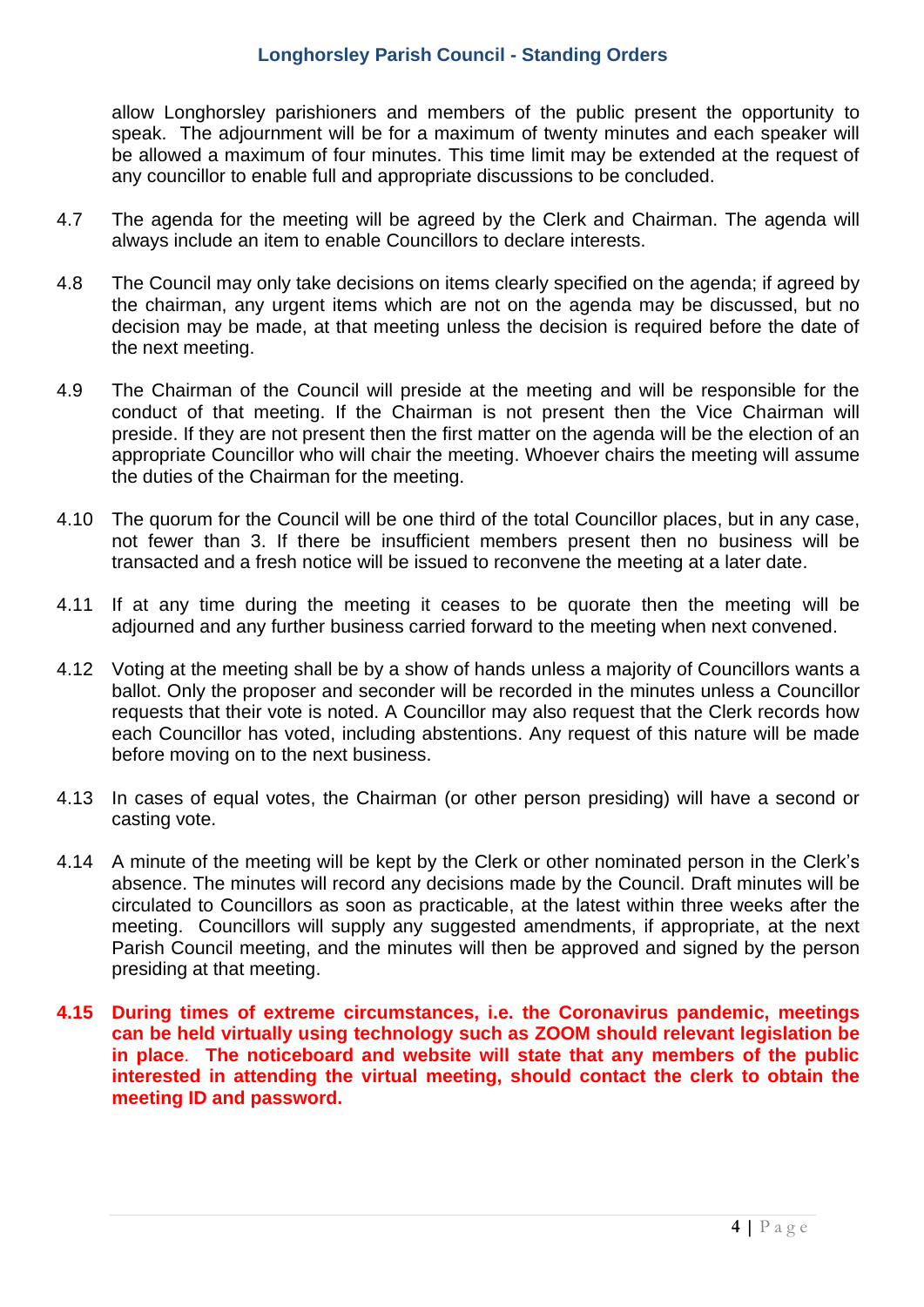# **5. Management of Information**

- 5.1 The Council shall have in place and keep under review, technical and organisational measures to keep secure information (including personal data) which it holds in paper and electronic form. Such arrangements shall include deciding who has access to personal data and encryption of personal data.
- 5.2 The Council shall have in place, and keep under review, policies for the retention and safe destruction of all information (including personal data) which it holds in paper and electronic form. The Council's retention policy shall confirm the period for which information shall be retained or if this is not possible the criteria used to determine that period.
- 5.3 The agenda, papers that support the agenda and the minutes of a meeting shall not disclose or otherwise undermine confidential information or personal data without legal justification.
- 5.4 Councillors, staff and contractors shall not disclose confidential information or personal data without legal justification.

# **6. Finance**

## **6.1 Responsible Finance Office (RFO)**

6.1.1 The Responsible Finance Officer is a statutory office and appointed by the Council. The Clerk of Longhorsley Parish Council will take on this role of managing the Council's financial affairs in accordance with Proper Practices.

## **6.2 Estimates and Precept**

6.2.1 The RFO will compile estimates of income and expenditure annually for the Council's consideration. The Council will review the budget not later than the end of December in preparation for the precept being agreed and submitted to the Collection Authority in January. During the year on a quarterly basis, the budget will be reviewed against actual expenditure and income. Amendments to the budget will be discussed in Council and any changes minuted.

## **6.3 Income and Expenditure**

6.3.1 The RFO will supply quarterly updates of income and expenditure throughout the year and detail actual figures against estimate. Significant underspends or overspends will be brought to the attention of the Council and action taken to address any discrepancies. Underspent revenue will be identified and earmarked to reserves by a Council resolution.

## **6.4 Accounting and Audit**

- 6.4.1 The RFO will determine all accounting procedures and financial records of the Council in accordance with the "Governance and Accountability for Local Councils – a Practitioners Guide".
- 6.4.2 The year-end accounting statements shall be prepared in accordance with proper practices and apply the form of accounts determined by the Council (receipts and payments) for the year to 31<sup>st</sup> March. The annual governance and accountability return of the Council, which is subject to external audit, shall be presented to the Council for consideration and formal approval before 30<sup>th</sup> June.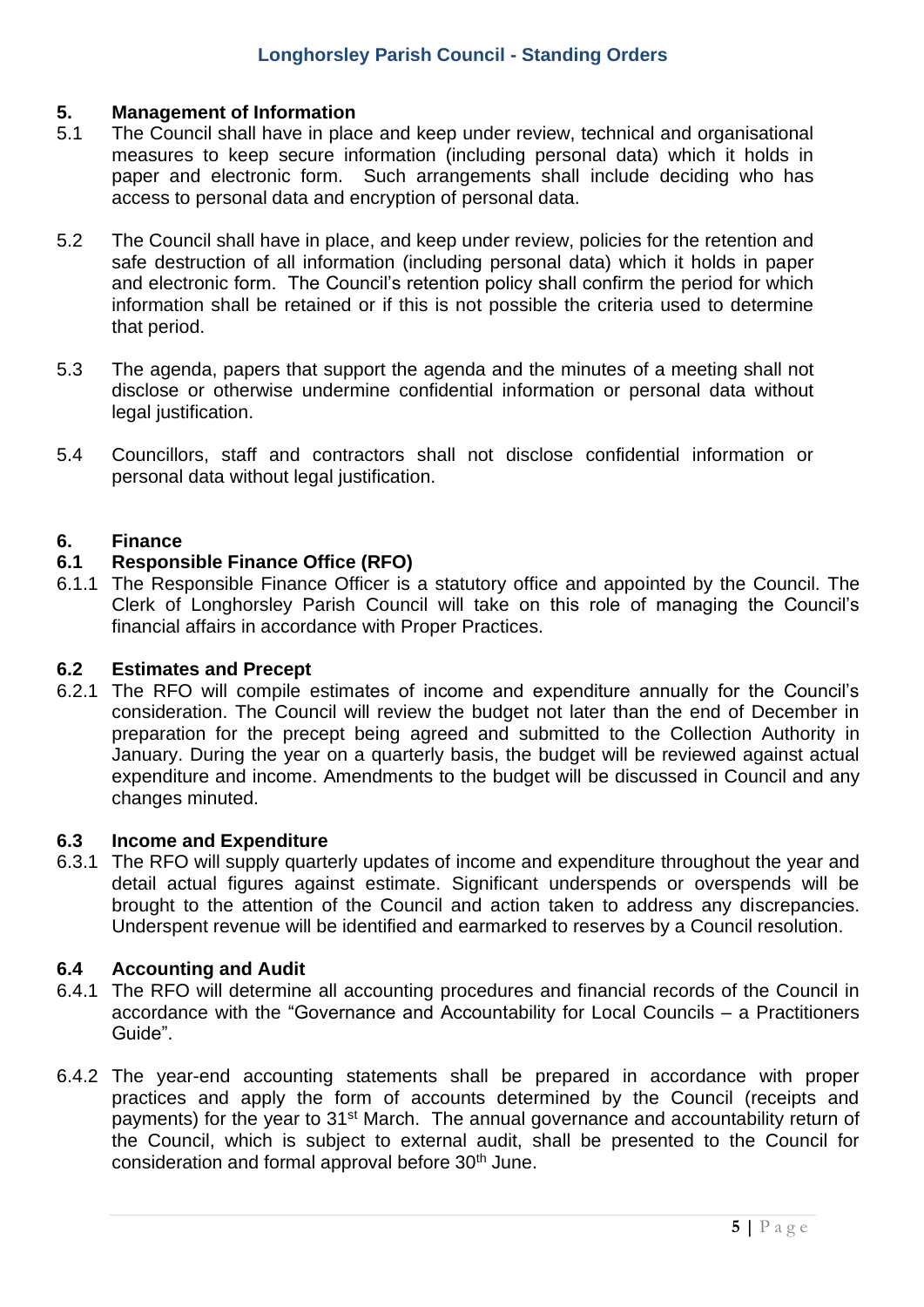## **Longhorsley Parish Council - Standing Orders**

- 6.4.3 The Council will and ensure annually that there is an adequate, effective system of internal audit of the Council's accounting, financial and other procedures in line with Proper Practice.
- 6.4.4 An Internal Auditor will be appointed by the Council to carry out the work required to comply with the Proper Practice. The person appointed will be competent and independent of the operation of the Council.
- 6.4.5 The RFO will submit the Annual Return to the External Auditor by the due date, ensuring the return is complete.

#### **6.5 Banking Arrangements**

- 6.5.1 The Council's banking arrangements, including the Bank Mandate, will be made by the RFO and approved by the Council. They will be regularly reviewed for efficiency.
- 6.5.2 A resolution of the Council will nominate at least three signatories to be authorised by the Council to authorise payments.
- 6.5.3 All items of expenditure will be authorised by the Council and the payments approved. The RFO will examine invoices and verify and certify the expenditure. BACS payments will be completed for all transactions and authorised by two approved signatories.
- 6.5.4 Any utility bill may be paid by Direct Debit provided that the instructions are signed by two authorised signatories.
- 6.5.5 The RFO shall be authorised to spend £50 (fifty pounds) from petty cash in each month and shall keep, and present quarterly to the meeting of the Council, a statement recording expenditure.

#### **6.6 Loans and Investments**

- 6.6.1 All loans and investments will be negotiated in the name of the Council and will be set for a period approved by the Council.
- 6.6.2 All borrowings will be in the name of the Council and will not be entered into until necessary approvals have been given. Any application will be approved by Council, especially the terms and purpose. These terms must be reviewed annually.
- 6.6.3 All investments of money under the control of the Council will be in the name of the Council and all certificates or other documents will be retained by the RFO.

## **6.7 Contracts and Purchase Orders**

- 6.7.1 An official order or letter will be issued for all work or service paid for by the Council. All Councillors and officers are responsible for obtaining good value for money at all times. An officer placing an order on behalf of the Council will ensure that good value and appropriate terms are obtained for the transaction.
- 6.7.2 Orders for values £500 to £2,000 require a minimum of two quotations; for values above £2,000 three quotations are required. Contracts exceeding £50,000 require additional safeguards and will follow Proper Practice.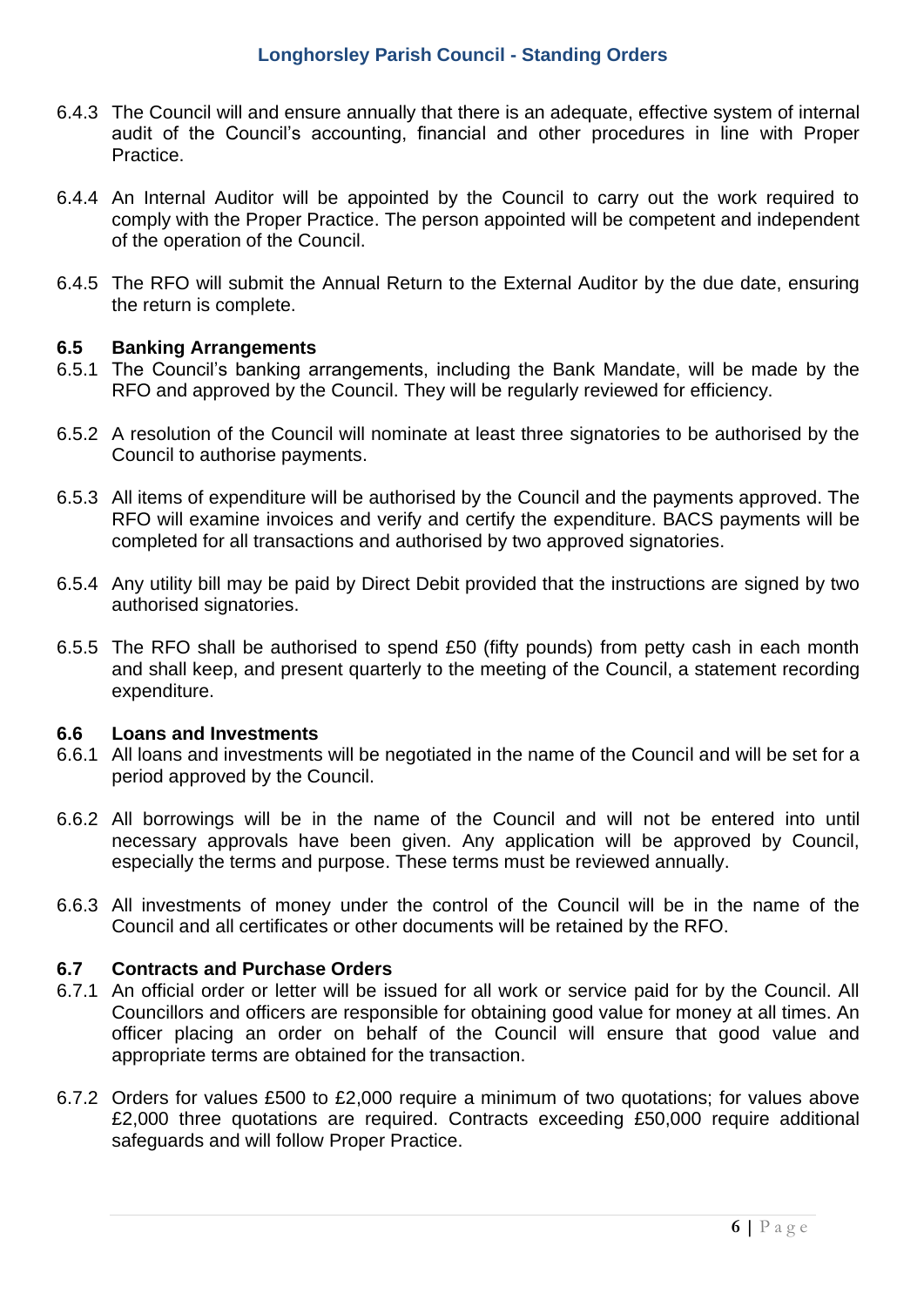6.7.3 All estimates will be approved by the Council; while the Council is not obliged to accept the lowest quotation the reasons for accepting the quotation will be recorded.

# **6.8 Assets**

6.8.1 The RFO will ensure that an appropriate and accurate Register of Assets is maintained by the Council. It will be reviewed at least annually**,** in conjunction with a health and safety inspection of assets if appropriate.

# **6.9 VAT**

6.9.1 The RFO will promptly complete any VAT Return that is required. Any repayment claims due in accordance with the VAT Act 1974 section 33 will be made at least annually coinciding with the financial year.

## **7. Insurance**

7.1 Following the annual risk assessment, the Council will review the level of insurance cover and ensure it is adequate and appropriate for the activities of the Council. Minimum cover will include Public Liability, Employers Liability, Money and Fidelity Guarantee.

#### **8. Risk Assessment**

- 8.1 A risk assessment will be undertaken annually of all the activities of the Council and a report approved by the Council. This assessment will also cover the appropriateness of the internal audit arrangements. The Risk Assessment will be reviewed annually and recorded in the minutes of the Council meeting.
- 8.2 If the Council undertakes a new activity not covered by the existing risk assessment an assessment will be undertaken before the activity commences.

## **9. Responsibilities to Provide Information**

- 9.1 In accordance with freedom of information legislation, the Council shall publish information in accordance with its publication scheme and respond to requests for information held by the Council.
- 9.2 The Council shall publish information in accordance with the requirements of the Local Government (Transparency Requirements) Regulations 2015.

## **10. Responsibilities under Data Protection Legislation**

- 10.1 The Council shall have policies and procedures in place to respond to an individual exercising statutory rights concerning his/her personal data.
- 10.2 The Council shall have a written policy in place for responding to and managing a personal data breach.
- 10.3 The Council shall keep a record of all personal data breaches comprising the facts relating to the personal data breach, its effects and the remedial action taken.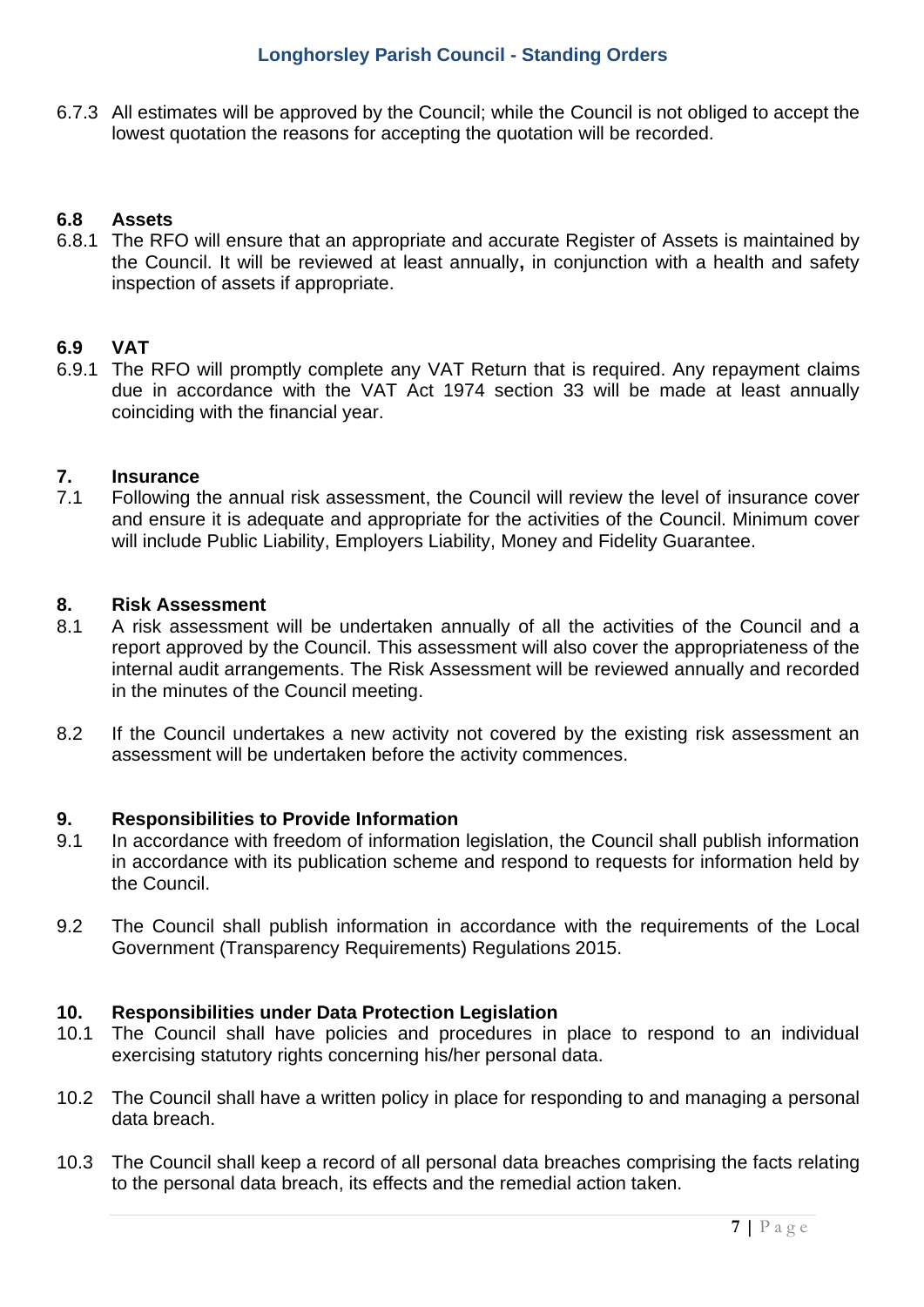- 10.4 The Council shall ensure that information communicated in its privacy notice is in an easily accessible and available form and kept up to date.
- 10.5 The Council shall maintain a written record of its processing activities.

#### **11. Clerk to the Council**

- 11.1 The Council may appoint a number of employees to assist it in the performance of its duties. The Council will appoint a Clerk to the Council which will be on an employed basis, unless the Clerk is a member of the Council, acting in an unpaid capacity.
- 11.2 The Clerk will act as the Proper Officer of the Council, and she will: receive the Declarations of Acceptance of Office and notices disclosing interests; sign documents on behalf of the Council and issue agendas and notices of meetings; receive and distribute documents on behalf of the Council (see planning applications below) and also advise the bank of changes to mandates with the bank. In relation to planning applications, a nominated councillor will receive and distribute for comment all applications. The Chairman will collate comments made by other councilors prior to submission to Northumberland County Council.
- 11.3 The Clerk will act as Responsible Financial Officer or be responsible for managing a Finance Officer or other employees of the Council.
- 11.4 As an employee of the Council the Clerk is covered by employment legislation dealing with employment rights, discrimination in employment, unfair dismissal, redundancy and similar matters. The Clerk will therefore have a contract of employment stating the terms and conditions under which he/she is employed. This will effectively be administered by the Chairman or designated Councillor acting with the authority of the Council. The Council must also have a Discipline and Grievance procedure in place.

#### **12. Committees and task and finish groups**

- 12.1 The Council from time to time may set up committees and task-and-finish groups to undertake work on behalf of the Council. The Council will set their Terms of reference, and they will report periodically to the Council. A councillor will be represented on each committee. The operation of the committee will be reviewed on an annual basis. Longhorsley Parish Council currently has a:
	- i. Moor Management Committee
	- ii. Old Church Wood Working Group

## **13. Emergency Business**

13.1 Should it not be appropriate to convene a special meeting then any emergency business will be handled by the Clerk, in consultation with the Chairman and one other Councillor. Actions will be reported promptly to the Council.